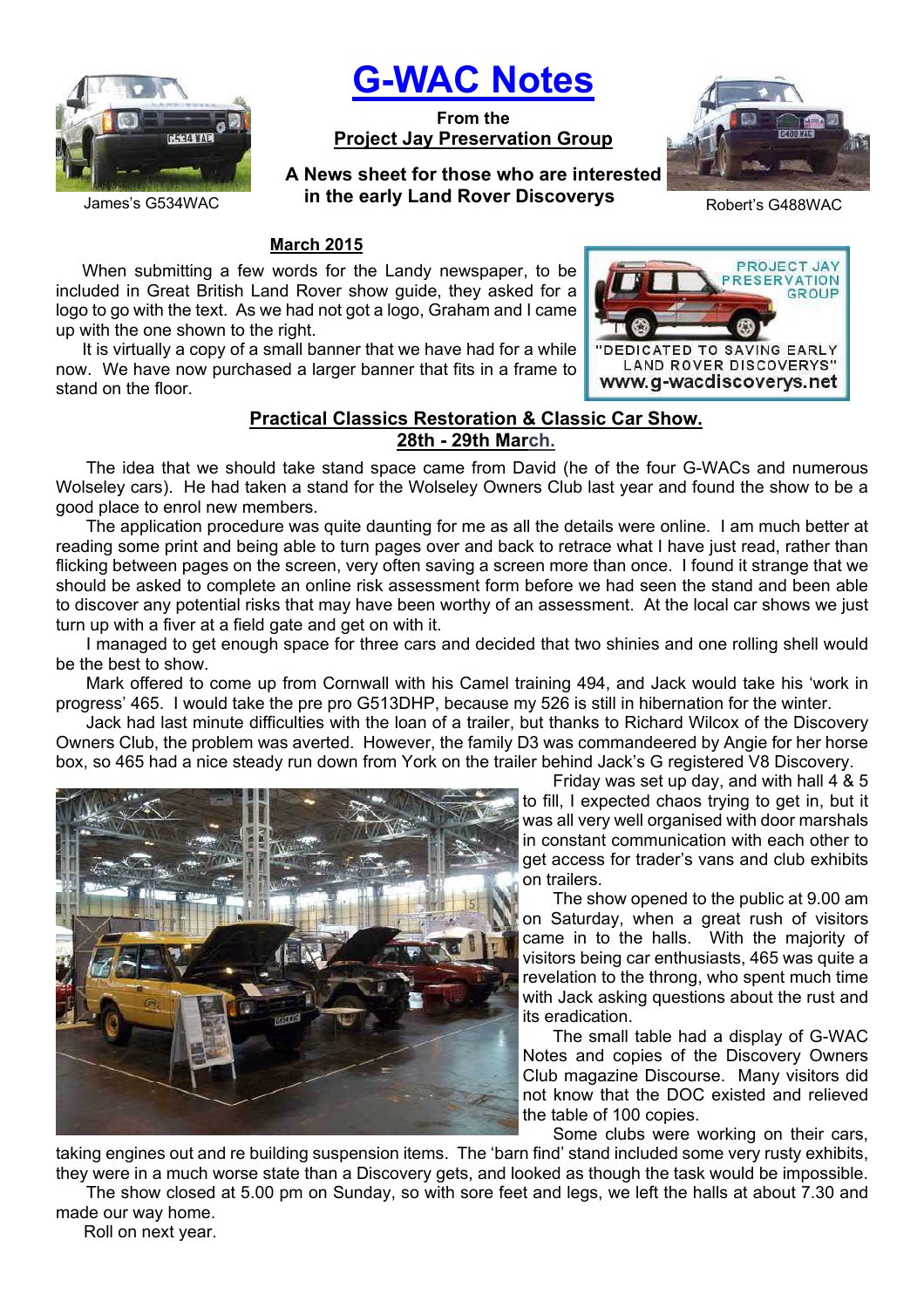## **The great British Land Rover Show. 26th April.**

Our next show will be at Donington Park in Leicestershire, which is a brand new major indoor event for 2015. Alan Kidd, of Total Off-Road magazine, invited us to display a G-WAC or two on the forecourt of the hall. There will be a display by courtesy of the Dunsfold collection, and two G-WACs from us. Jack will take 465, which is just a shell on wheels, and 526 will be tested and taxed for the show season.

It is going to be a massive one-day show of all things Land Rover – with great deals on offer from a wide range of well-known Landy specialists.

Not only is it guaranteed not to be rained off; leading parts and accessories supplier, Bearmach, will sponsor the show.



The organisers will be making the most of Donington's secret off-roading course. There will be a classic and modified Land Rover display for which owners can register their pride and joy to be shown off, and the world famous off-road rally team Race2Recovery, will be offering high-speed passenger rides throughout the event.

The newspaper, The Landy has given us a good write-up on page 3 of their April issue, and in the centre pullout guide we are listed with our new logo.



## **Discovery wanted**

I'm after a 3-door diesel, low miles, and very desirable top condition. Blue or green, automatic with no sunroofs. I am really looking for a top condition one to match my 1951 Series I and 1973 RR. I did not think I would get the bug so bad at 30, but they beat a new car by miles.

Rob Darbyshire

07984 204060

robd@rbyshire.com